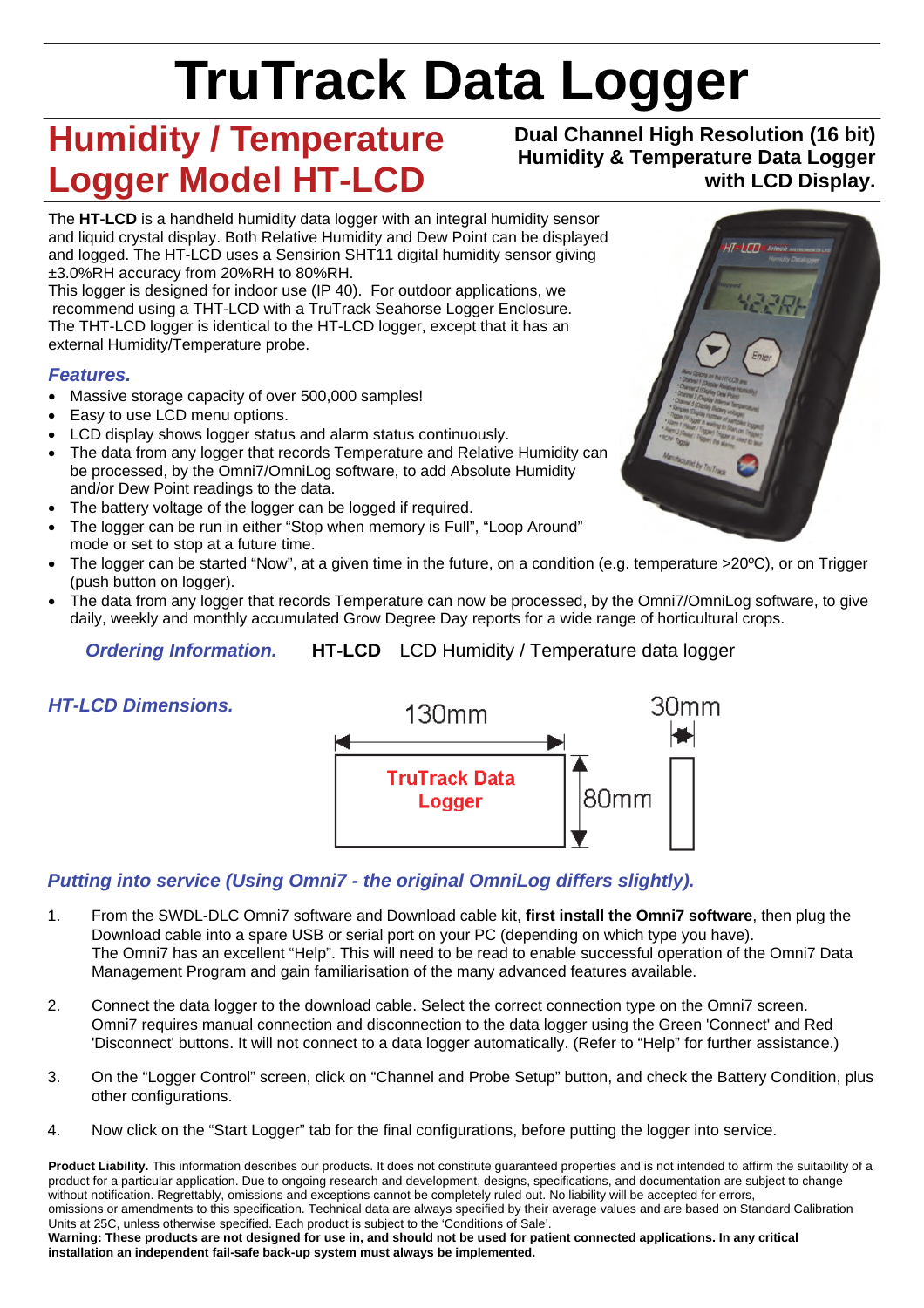#### *Specifications.*

|              |                                                                                                                                                         | Humidity Sensor: Sensor Position The sensor is mounted on an end plate at the top of the logger                                                                                                                                                                         |  |
|--------------|---------------------------------------------------------------------------------------------------------------------------------------------------------|-------------------------------------------------------------------------------------------------------------------------------------------------------------------------------------------------------------------------------------------------------------------------|--|
| Sensor Type  |                                                                                                                                                         | SHT11<br>Sensirion                                                                                                                                                                                                                                                      |  |
|              |                                                                                                                                                         | Digital humidity sensor                                                                                                                                                                                                                                                 |  |
|              |                                                                                                                                                         | Long-term stability                                                                                                                                                                                                                                                     |  |
|              |                                                                                                                                                         | Fully calibrated by Sensirion<br>Response time 4 seconds                                                                                                                                                                                                                |  |
|              |                                                                                                                                                         | Range 0%~100%                                                                                                                                                                                                                                                           |  |
| Accuracy     |                                                                                                                                                         | ±3.0%RH from 20% to 80%                                                                                                                                                                                                                                                 |  |
|              |                                                                                                                                                         | ±5%RH from 0% to 20% and 80% to 100%                                                                                                                                                                                                                                    |  |
| Resolution   |                                                                                                                                                         | 0.1%RH                                                                                                                                                                                                                                                                  |  |
| Filter       |                                                                                                                                                         | The sensor is covered in a Sensirion SF1 Filter cap. The filter cap provides protection                                                                                                                                                                                 |  |
|              |                                                                                                                                                         | against water, dust and other contaminants for the humidity and temperature sensor.<br>The filter cap consists of a single piece of polypropylene including a filter membrane.<br>The filter provides filtration efficiency of 99.99% of all 0.1µm particles and has an |  |
|              |                                                                                                                                                         | optimised response time of typically 30s (1/e (63%) slowly moving air).                                                                                                                                                                                                 |  |
| Dew Point:   | Sensor Type                                                                                                                                             | The Dew Point is calculated from the current Relative Humidity and Temperature                                                                                                                                                                                          |  |
|              | Accuracy                                                                                                                                                | ±2°C (this is determined by the ±3.5%RH accuracy of the humidity sensor                                                                                                                                                                                                 |  |
|              | Resolution                                                                                                                                              | $0.1$ <sup>o</sup> C                                                                                                                                                                                                                                                    |  |
| Temperature: | Sensor Type                                                                                                                                             | Thermister                                                                                                                                                                                                                                                              |  |
|              | Linear accuracy over range                                                                                                                              | $\pm 0.3$ °C (0°C to 70°C)                                                                                                                                                                                                                                              |  |
|              | Repeatability<br>Long term stability                                                                                                                    | $±0.1$ <sup>o</sup> C<br>$±0.1$ <sup>o</sup> C                                                                                                                                                                                                                          |  |
| Logger:      | <b>Working Temperature</b>                                                                                                                              | -20 $\mathrm{^{\circ}C}$ to +70 $\mathrm{^{\circ}C}$<br>Storage Temperature<br>-30 $\mathrm{^{\circ}C}$ to +70 $\mathrm{^{\circ}C}$                                                                                                                                     |  |
|              | Sampling Rate                                                                                                                                           | 1 second minimum, 10 hours maximum; in 1 second intervals                                                                                                                                                                                                               |  |
|              | Storage capacity                                                                                                                                        | 522,240 samples logging Relative Humidity only                                                                                                                                                                                                                          |  |
|              |                                                                                                                                                         | 362 days with 1 min logging interval (Relative Humidity only)                                                                                                                                                                                                           |  |
|              |                                                                                                                                                         | 4.9 years with 5 min logging interval (Relative Humidity only)                                                                                                                                                                                                          |  |
|              |                                                                                                                                                         | 174,080 samples logging Relative Humidity Dew Point and Temperature                                                                                                                                                                                                     |  |
|              | Alarms                                                                                                                                                  | Two independent Alarms                                                                                                                                                                                                                                                  |  |
|              |                                                                                                                                                         | Triggered on any combination of six user configurable Alarm Conditions                                                                                                                                                                                                  |  |
|              |                                                                                                                                                         | Both alarms can be configured to send SMS messages                                                                                                                                                                                                                      |  |
|              |                                                                                                                                                         | Two Open Collector Alarm Outputs<br>Alarms can be visually checked on the LCD Display or by using the Omni7/OmniLog software                                                                                                                                            |  |
|              | Start modes                                                                                                                                             | Start immediately; Start on date/time; Start on Condition (e.g. Humidity <30%RH);                                                                                                                                                                                       |  |
|              |                                                                                                                                                         | Start on trigger (push button on logger)                                                                                                                                                                                                                                |  |
|              | Stop modes                                                                                                                                              | Stop when memory is full / Stop on date/time / Loop around (continues logging)                                                                                                                                                                                          |  |
|              | Logging modes                                                                                                                                           | Each channel can be set to log any combination of:                                                                                                                                                                                                                      |  |
|              |                                                                                                                                                         | - Point readings<br>- Average reading                                                                                                                                                                                                                                   |  |
|              |                                                                                                                                                         | - Maximum reading<br>- Minimum reading                                                                                                                                                                                                                                  |  |
|              | Warning: When using the Average, Maximum or Minimum reading(s), the logger reads the attached<br>sensor(s) every second. This will reduce battery life. |                                                                                                                                                                                                                                                                         |  |
|              | <b>Battery</b>                                                                                                                                          | One to Five years life depending on usage as above                                                                                                                                                                                                                      |  |
|              |                                                                                                                                                         | Using the logger in temperatures below -5°C (23°F) will reduce battery life<br>User Replaceable; Two 3.6 volts Lithium AA cells                                                                                                                                         |  |
|              |                                                                                                                                                         | The data is retained in the case of battery failure                                                                                                                                                                                                                     |  |
|              |                                                                                                                                                         | Battery Status Monitor on LCD display and in Omni7/OmniLog software                                                                                                                                                                                                     |  |
|              | Download time                                                                                                                                           | 9 minutes 30 seconds for Full Logger                                                                                                                                                                                                                                    |  |
|              | Case material                                                                                                                                           | <b>ABS Plastic</b>                                                                                                                                                                                                                                                      |  |
|              | IP Rating                                                                                                                                               | 40                                                                                                                                                                                                                                                                      |  |
|              | Weight                                                                                                                                                  | 185g                                                                                                                                                                                                                                                                    |  |
|              | <b>Size</b>                                                                                                                                             | 130mm x 80mm x 30mm                                                                                                                                                                                                                                                     |  |
|              | <b>Communication Connector</b>                                                                                                                          | The HT-LCD has a 8 pin Mini-DIN female socket                                                                                                                                                                                                                           |  |
|              | Pinout                                                                                                                                                  | Pin 1 Common                                                                                                                                                                                                                                                            |  |
|              |                                                                                                                                                         | Pin 2 RS232 RX (out of logger)<br>Pin 3 RS232 TX (into logger)                                                                                                                                                                                                          |  |
|              |                                                                                                                                                         | Pin 4 RS232 CTS (out of logger)                                                                                                                                                                                                                                         |  |
|              |                                                                                                                                                         | Pin 5 RS232 RTS (into logger)                                                                                                                                                                                                                                           |  |
|              |                                                                                                                                                         | Pin 6 Alarm 1 Open Collector Output                                                                                                                                                                                                                                     |  |
|              |                                                                                                                                                         | Pin 7 Alarm 2 Open Collector Output                                                                                                                                                                                                                                     |  |
|              |                                                                                                                                                         | Pin 8 Power 5 to 16V dc                                                                                                                                                                                                                                                 |  |

*A DLC8USB [USB] or DLC8 [RS232] download cable is required to connect the HT-LCD to a computer.*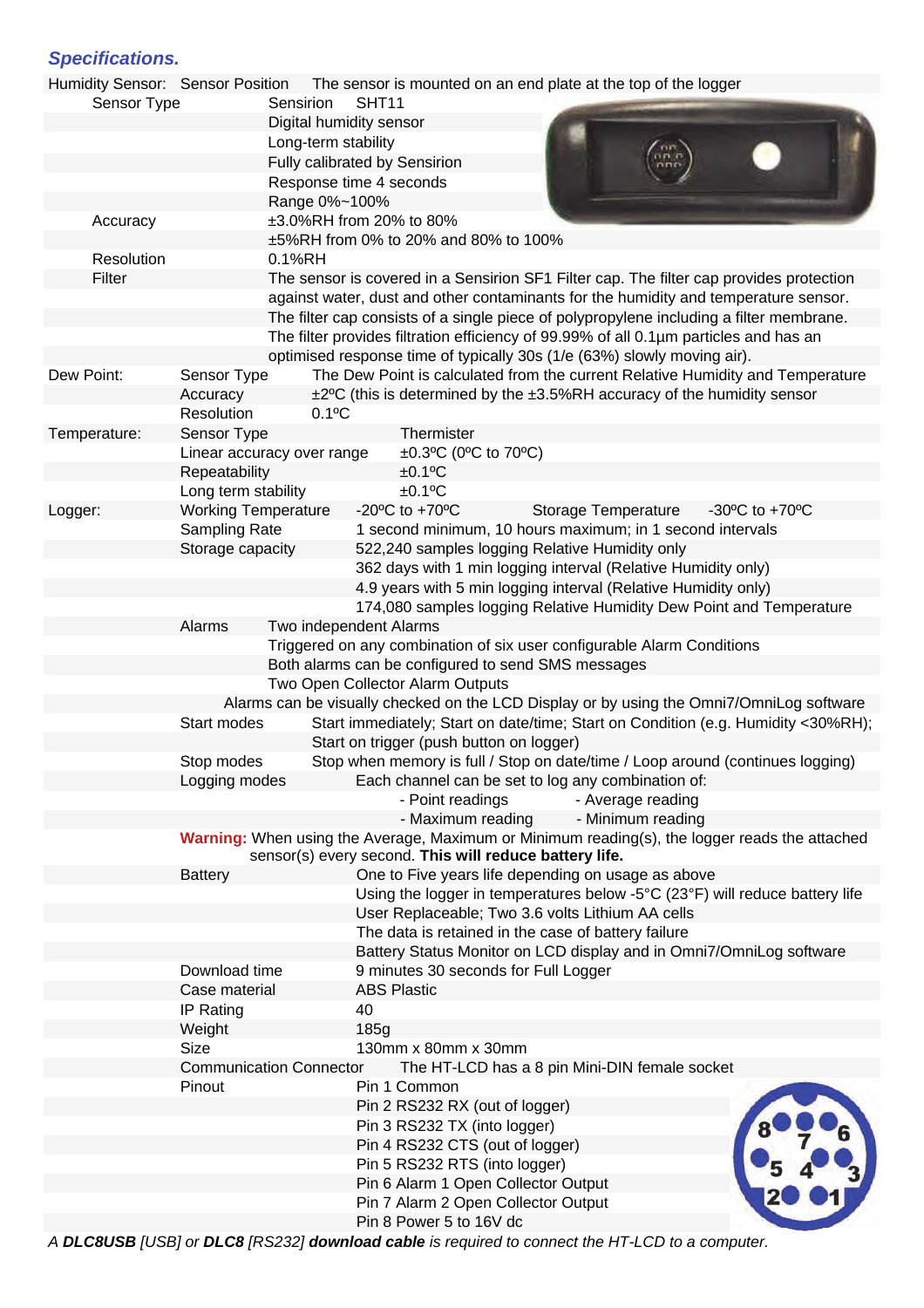#### *Liquid Crystal Display Operation.*

The HT-LCD displays logger status and alarm status continuously and can be set to show the relative humidity, dew point, temperature, the battery voltage and the number of logged samples.

Logger status is shown as:

- **Running**
- **Stopped**
- **Waiting** (Waiting for "Start on Condition")
- **Waiting Trigger** (Waiting for "Start on Trigger")

If the logger is waiting for "Start on Trigger" it can be started in the field from the Menu provided on the display.

If an Alarm has been triggered the display will show

- **Alarm 1**
- **Alarm 2**

If both Alarms are triggered "**Alarm**" will be displayed continuously and "**1**" and "**2**" will flash consecutively.

**Low Batt** will be displayed if the internal batteries require replacement.

#### *HT-LCD Menu Options.*

Pressing the **Enter** button on the front panel of the HT-LCD activates the Menu Display. The **Down Arrow** can then be used to scroll down through the various Menu Options. When the required menu option is displayed, press **Enter** to select this option.

Menu Options on the HT-LCD are:

- Channel 1 (Display Relative Humidity)
- Channel 2 (Display Dew Point)
- Channel 3 (Display Temperature)
- Channel 5 (Display Battery Voltage)
- Samples (Display number of samples logged)
- Trigger (IF logger is waiting for Start on Trigger)
- Alarm 1 (Reset/Trigger) Trigger is used to test
- Alarm 2 (Reset/Trigger) the Alarms
- ºC / ºF toggle

The display will update at 1 second intervals for 1 minute after any button is pushed. It will then slow down to 10 second display updates (this is a power saving feature).